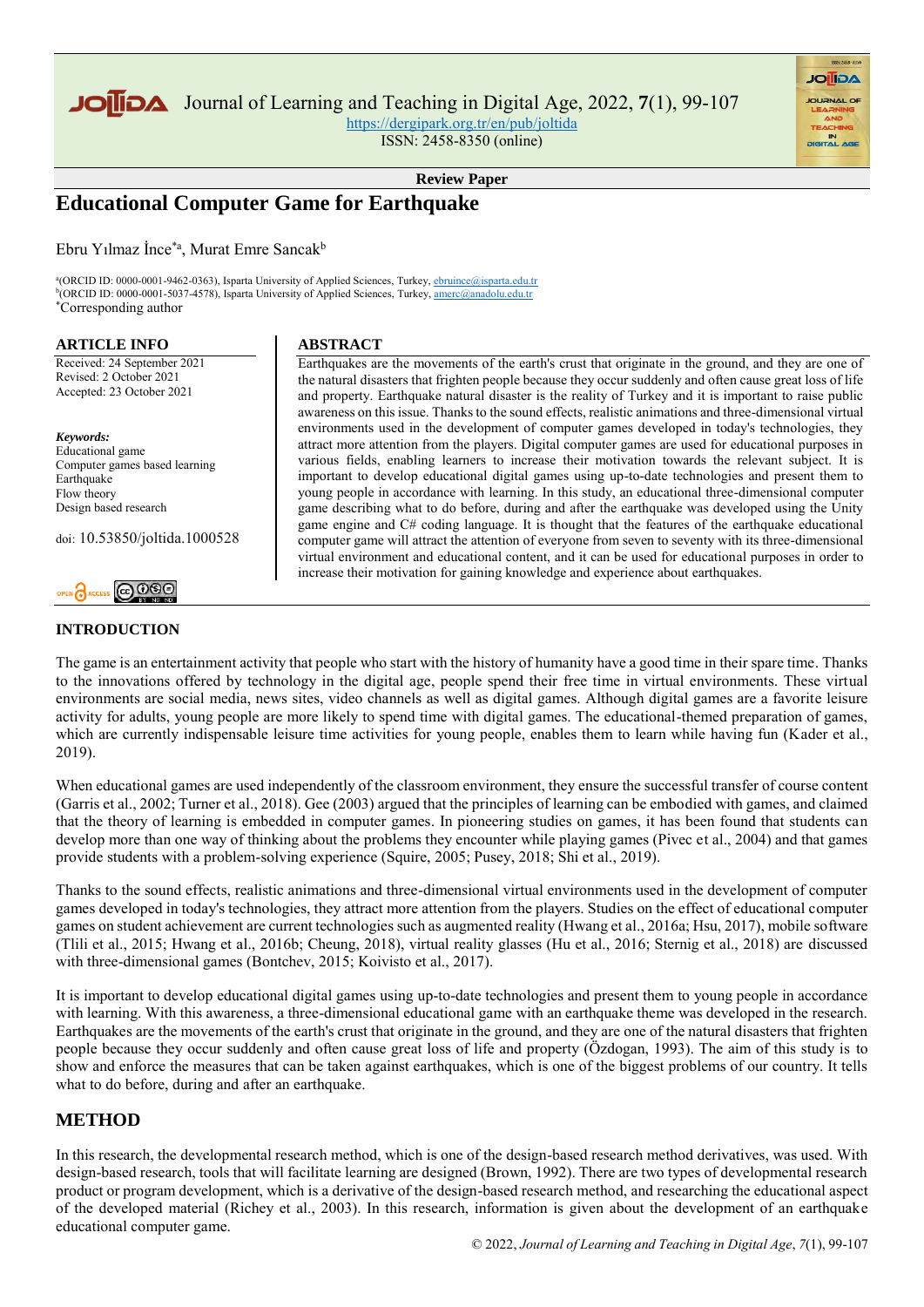Unity Game Engine was used for game development, and C# was used as the coding language in the game, and in Turkish. Game mechanics is a system that includes game rules, game control, interaction between players, story transfer, player experience, game equipment, and player emotions during a game (Lundgren & Björk, 2003). Flow Theory, which was introduced by Chickszentmihalyi in 1990, is explained as the ability of the player to challenge and solve the situation in the game. The actor must be successful in order to enter the theoretical flow (Prensky, 2001; Quoted by Facer, 2004). Playing the developed earthquake educational computer game in a three-dimensional environment increases the desire of the users to respond correctly to the situations they encounter and their motivation to complete the tasks. The game was developed over a period of 9 months on a computer with the following features; CPU: Intel i5-8265U, RAM: 8GB, STORAGE: 256GB, SSD Display: 15.6" FHD, OS : Windows 10 Home

The game story was written by an academic and a game programmer, using AFAD (Disaster and Emergency Management Authority in Turkey) earthquake documents. After the game story was completed, it was revised by taking the opinions of the students who took the game programming course at Isparta University of Applied Sciences Computer Programming. The opinions of the students about the game story were taken in the online lesson, and the number of people who attended the lesson was 52. After the game was completed, the same students were asked their opinions about the game and the game was appreciated by the participants.

## **FINDINGS**

The EFM model proposed by Song and Zhang in 2008 got its name from the combination of the initials of the words effective learning environment, flow and motivation. The main purpose of the EFM model is to increase the aspiration throughout the flow. The EFM model aims to increase motivation and increase the level of learning by keeping the student in the flow. While developing the earthquake educational computer game, student motivation compatible with the EFM model was taken into account.

When the game starts, the player is asked "What is an Earthquake?", "What are the Earthquake Precautions?", "What Should Be Done in an Earthquake?" and "What to Do After the Earthquake?" information is provided. Missions appear on the left of the game screen (Figure 1).



**Figure 1.** Giving earthquake notification to the player

For pre-earthquake precautions, the first task is for the player to turn on the television. The player cannot see and do other missions without doing this mission. When the TV is turned on, short videos that give information about two earthquakes and explain the earthquake are watched. The videos are taken from AFAD's youtube channel. After watching the videos, the tasks will be visible on the left (Figure 2).

Video 1:<https://www.youtube.com/watch?v=6k2QNfmN4mw>

Video 2:<https://www.youtube.com/watch?v=xJ5tO8S2uzE>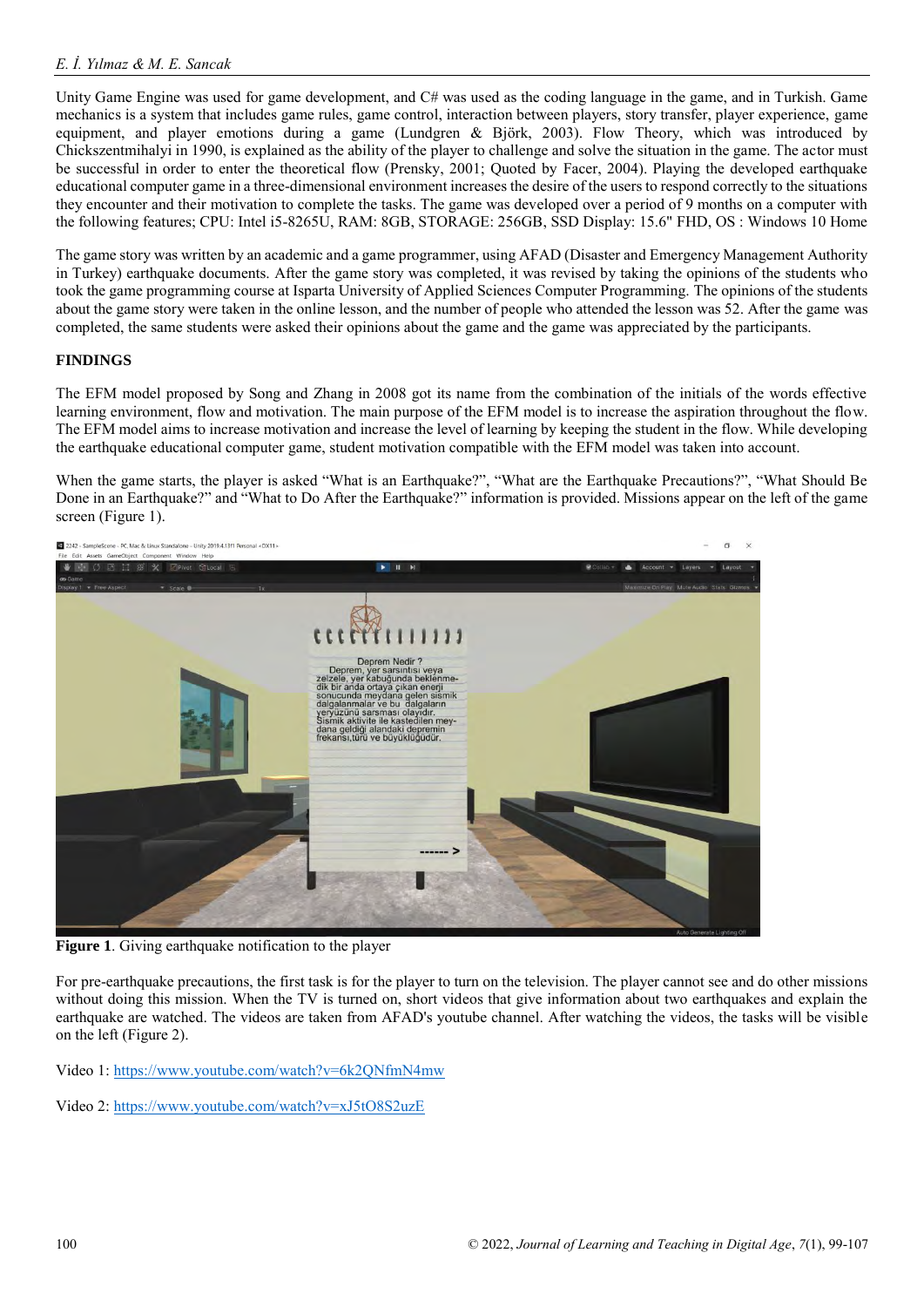



Must do the tasks in the living room, kitchen and bedroom within a certain period of time. In order to see and perform the tasks in the rooms, it is necessary to be in that room. In the hall, the player is asked to fix the bookshelf, wire in front of the shelves and take the flashlight. If the library is not fixed, it will collapse in the event of an earthquake. If it is not pulled alone in front of the shelves, books may fall during an earthquake. He should take the flashlight as he has to put it in the earthquake bag (Figure 3).



**Figure 3**. Flashlight acquisition and library tasks

In the kitchen, the player is asked to fix the refrigerator. If the player does not fix the refrigerator, the refrigerator will collapse during the earthquake (Figure 4). In order to put it in the earthquake bag, he must take the water from the table and the pocketknife from the counter.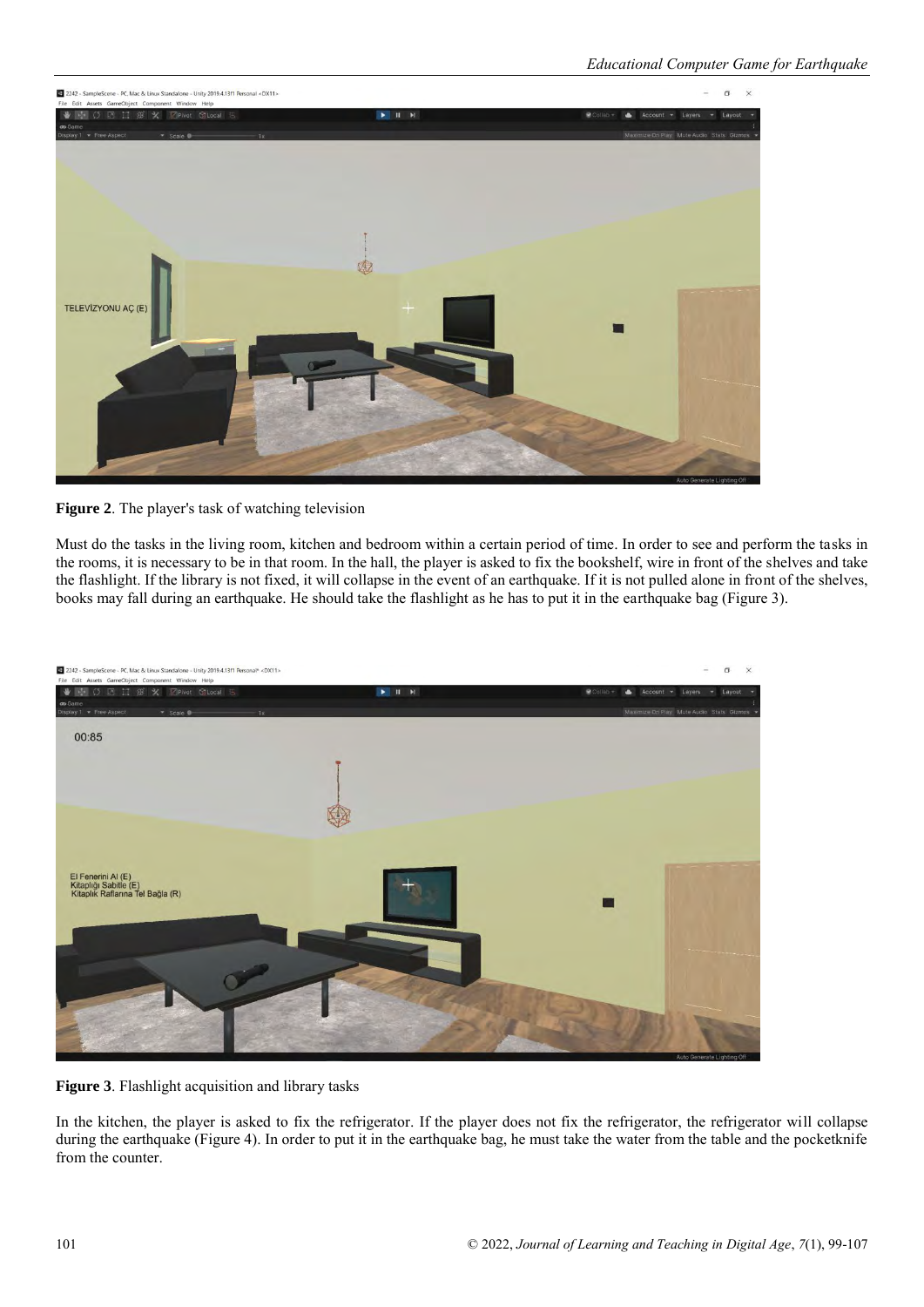

**Figure 4.** Earthquake precautions for the kitchen

In the bedroom, the player is asked to fix the wardrobe (Figure 5). If the player does not fix the wardrobe, the wardrobe will be destroyed during the earthquake. He should take the first aid kit and the whistle on his desk to put in his earthquake kit.



**Figure 5.** Bedroom earthquake precautions

During the earthquake, the scenario is started after the earthquake measures, after the time given to the player has elapsed, the earthquake takes place. When the earthquake starts, the player is presented with three options and asked to make a decision. These options are; "Skip Out The Window", "Escape From The Apartment", "Hide In A Safe Location" options. If he jumps from the window, the player quickly falls to the ground and the game is over (Figure 6). The player can see what will happen if he jumps out of the windows during an earthquake. If he tries to escape from the apartment, at the time of the earthquake, the character leaves the house and tries to escape. But since this should not be done in a real earthquake, the player fails and the game is over.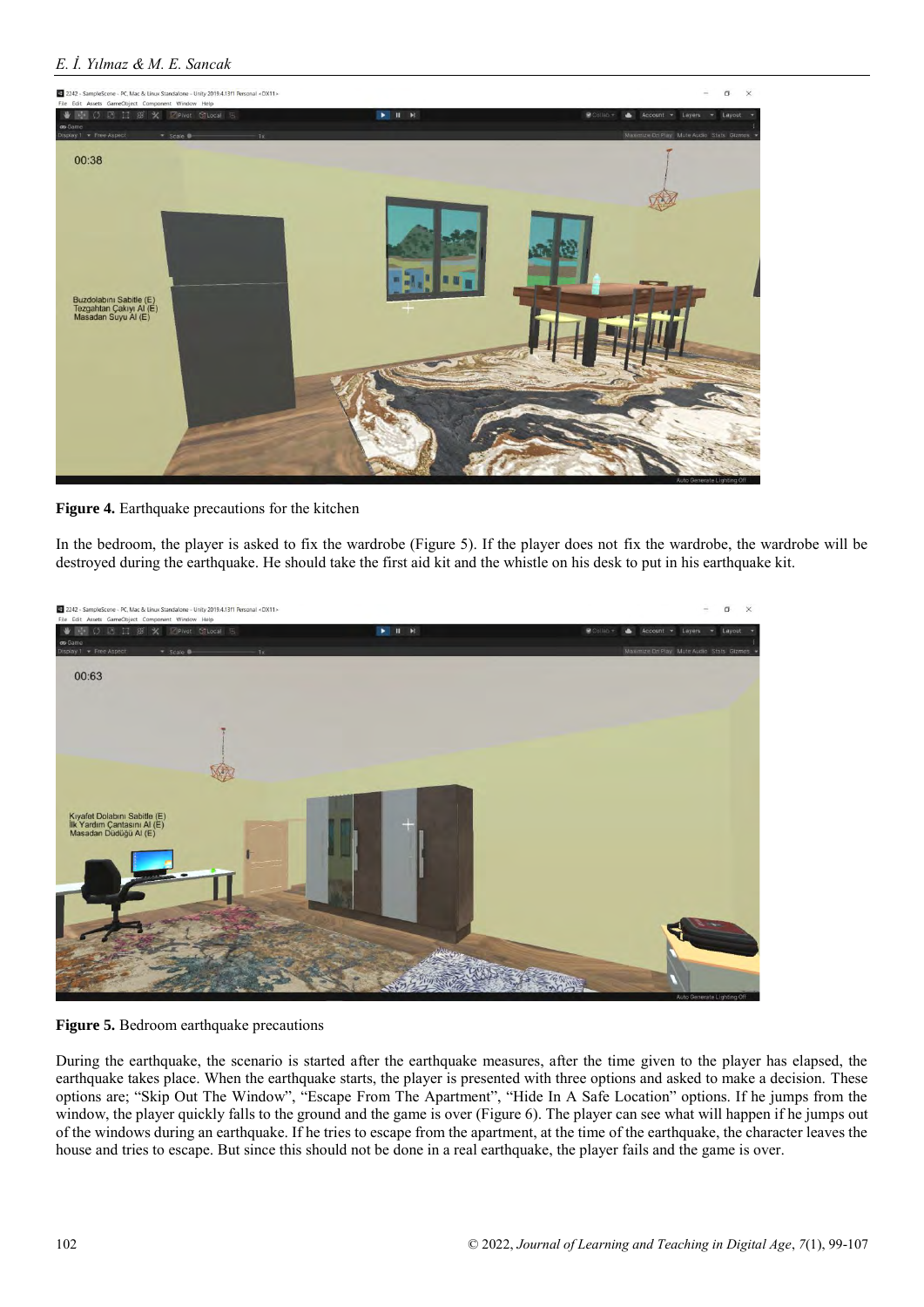![](_page_4_Picture_1.jpeg)

**Figure 6.** What to do during an earthquake

If player prefers to hide in a safe location, the character moves to a location that is as open as possible, where there are no objects that could fall on him. In this position, the player cannot move for 5 seconds. At the end of 5 seconds, new tasks are given to the player in order to prevent the dangers that may occur after the earthquake (Fig. 7).

![](_page_4_Picture_4.jpeg)

**Figure 7.** Tasks to be done in the kitchen after the earthquake

The first of these tasks is to close the gas valve. After closing the natural gas valve, the player is asked to take the earthquake bag (Figure 8). The earthquake bag is on the escape route in front of the exit door so that it does not waste time during the escape. Before leaving the house, the player is asked to turn off the electrical fuses located above the exit door (Fig. 9). After performing these duties, he should close the water valve located outside the door and on the right when leaving the house. He is then asked to leave the apartment.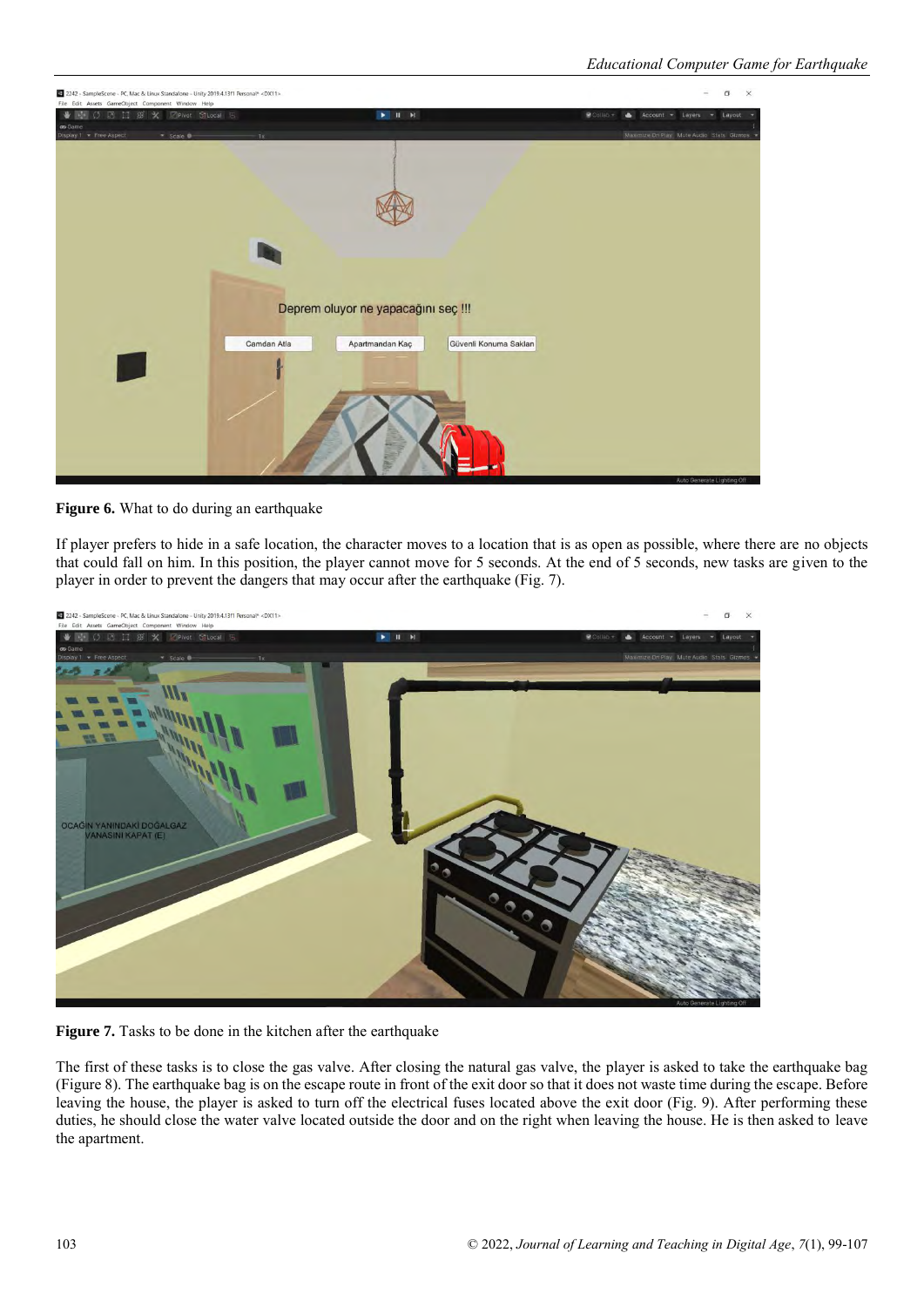# *E. İ. Yılmaz & M. E. Sancak*

![](_page_5_Picture_1.jpeg)

**Figure 8.** Earthquake bag picking task

![](_page_5_Picture_3.jpeg)

**Figure 9.** Electrical fuse duty

After leaving the apartment, he has to go to the assembly area (Figure 10). One building opposite the assembly area collapsed in the earthquake (Figure 11). One person could not escape from the destroyed building. It is visibly suspended.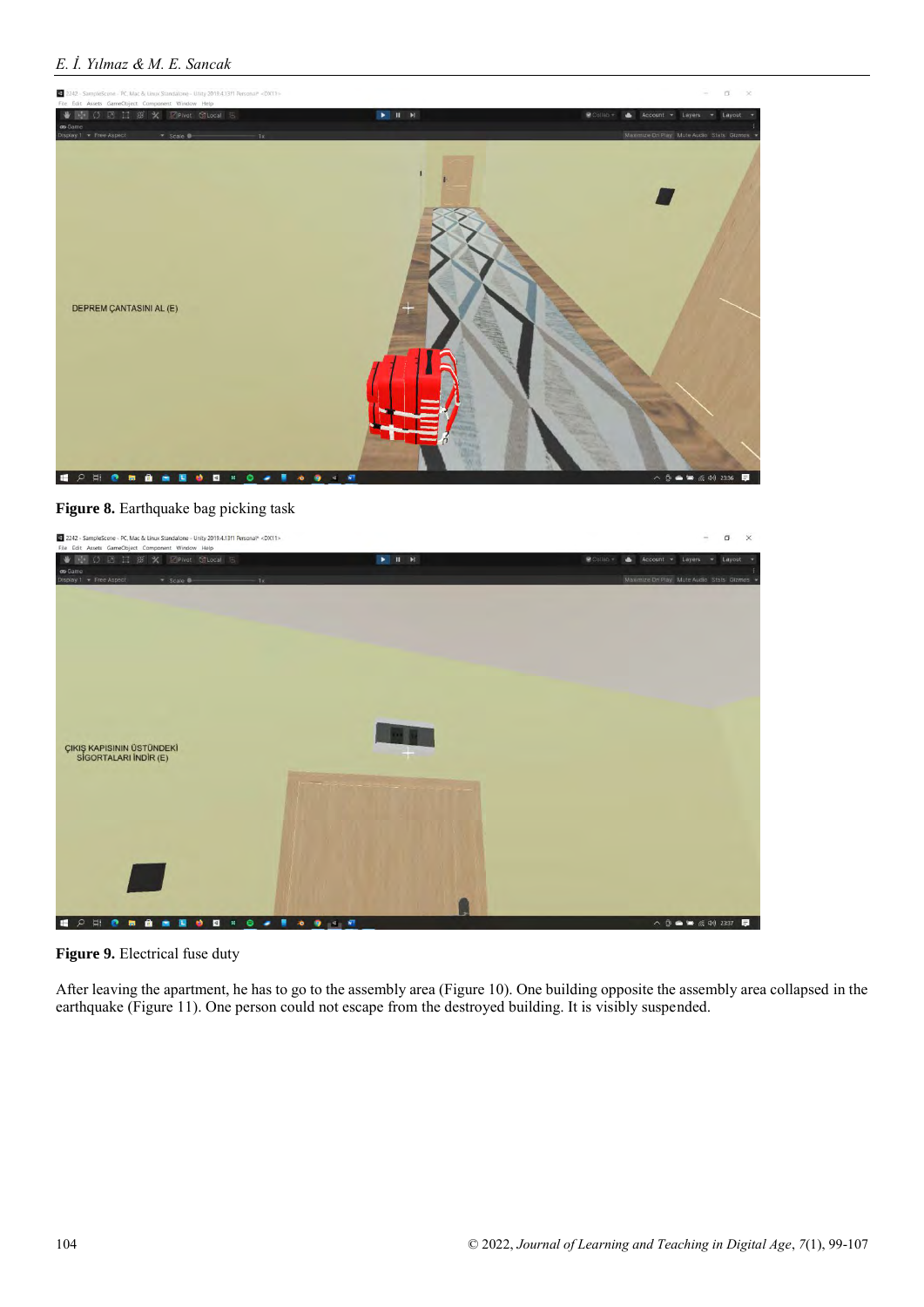![](_page_6_Picture_1.jpeg)

**Figure 10.** The task to go to the assembly area

![](_page_6_Picture_3.jpeg)

Figure 11. A view outside after the earthquake

When the player approaches the gathering area, he sees the tents inside and other people in front of the tents. When he enters the assembly area, a short article about the precautions he took and the importance of the earthquake bag is shown on the screen and the game is over.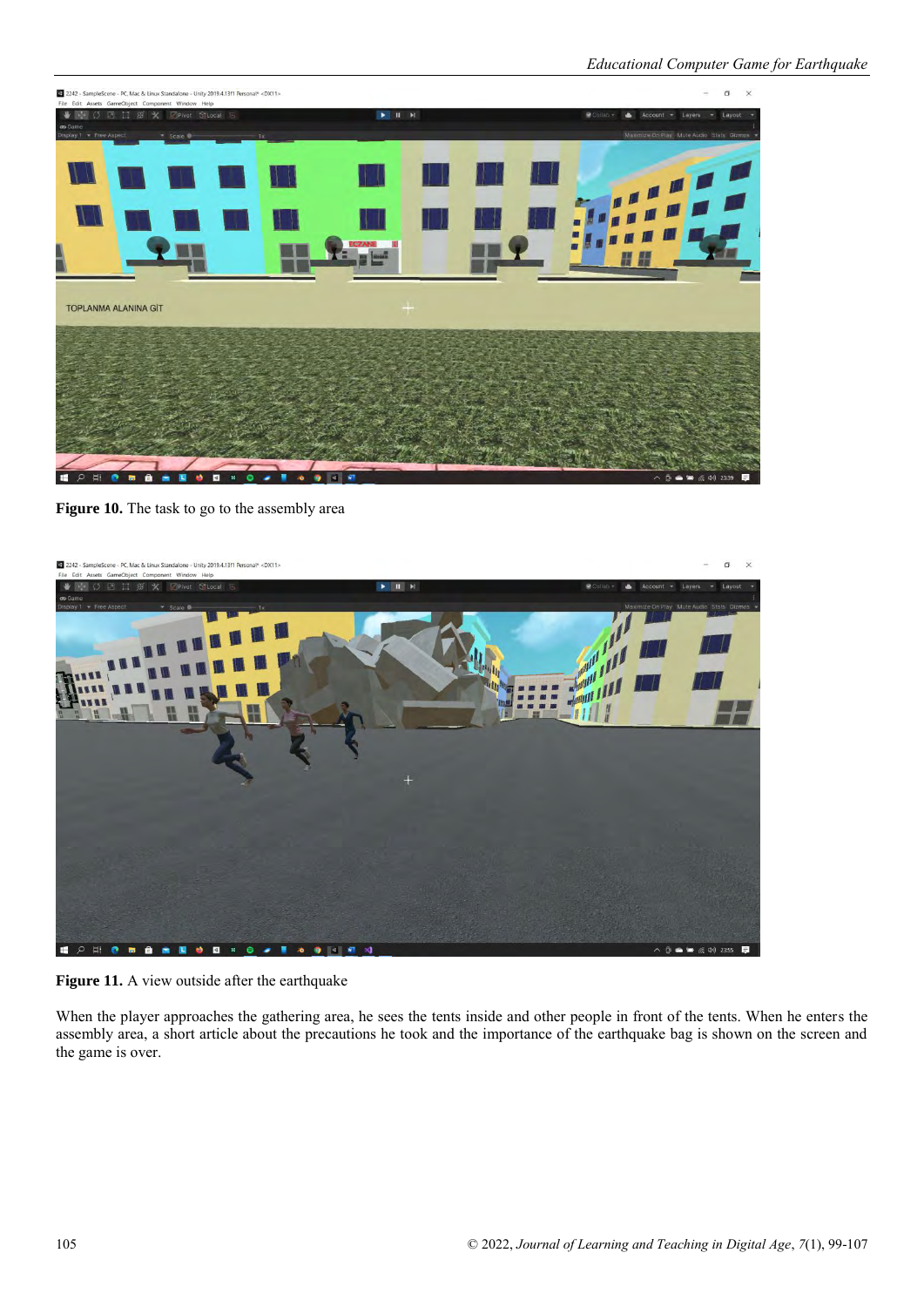![](_page_7_Picture_1.jpeg)

**Figure 12.** Incoming notifications when players enter the gathering area

# **CONCLUSION AND RECOMMENDATIONS**

In this study, which was carried out with the awareness of the necessity of the development of educational games, the earthquake educational computer game is an interactive game with educational content, which was developed in a three-dimensional virtual environment and includes what needs to be done before and after the earthquake process as a task.

Thanks to the transfer of educational content to the user with three-dimensional and mobile games in current academic studies, there are findings of creating a desire to learn in students, student success and motivation towards the course. It is thought that the features of the earthquake educational computer game will attract the attention of everyone from seven to seventy with its three-dimensional virtual environment and educational content, and it can be used for educational purposes in order to increase their motivation for gaining knowledge and experience about earthquakes.

The earthquake educational computer game was developed in this research, suggestions for future work;

- Development of new levels of the existing game,
- Adding English language option to the current game,
- Developing educational games for all disasters,
- Presenting this educational game to the user through bilateral cooperation with educational institutions and evaluating user opinions.

**Acknowledgements:** The authors would like to thank the Scientific and Technological Research Council of Turkey for this finalist in project TÜBİTAK-2242.

**Ethics and Consent:** Ethics committee approval is not required as it does not involve clinical researches on humans as well as it does not contain Retrospective studies in accordance with the Law on Protection of Personal Data.

### **REFERENCES**

- Bontchev, B. (2015, July). Customizable 3D video games as educational software. In *Proc. of 7th Int. Conf. on Education and New Learning Technologies EDULEARN15 (pp. 6943-6950).*
- Brown, A. L. (1992). Design experiments: Theoretical and methodological challenges in creating complex interventions in classroom settings. *Journal of the Learning Sciences, 2*(2), 141–178.
- Cheung, H. L. (2018). Tap to Spell: An Interactive Vocabulary Mobile Learning Game. Retrived October 22, 2021, from http://dspace.cityu.edu.hk/handle/2031/8954
- Garris, R., Ahlers, R., Driskell, J. E. (2002). Games, motivation, and leaming: Aresearch and practice modeL. *Simulation &: Gaming, 33*(4), 441- 467.

Gee, J., 2003. *What video games have to teach us about learning and literacy*. New York: Palgrave Macmillian.

Hsu, T. C. (2017). Learning English with augmented reality: Do learning styles matter?. *Computers & Education, 106*, 137-149.